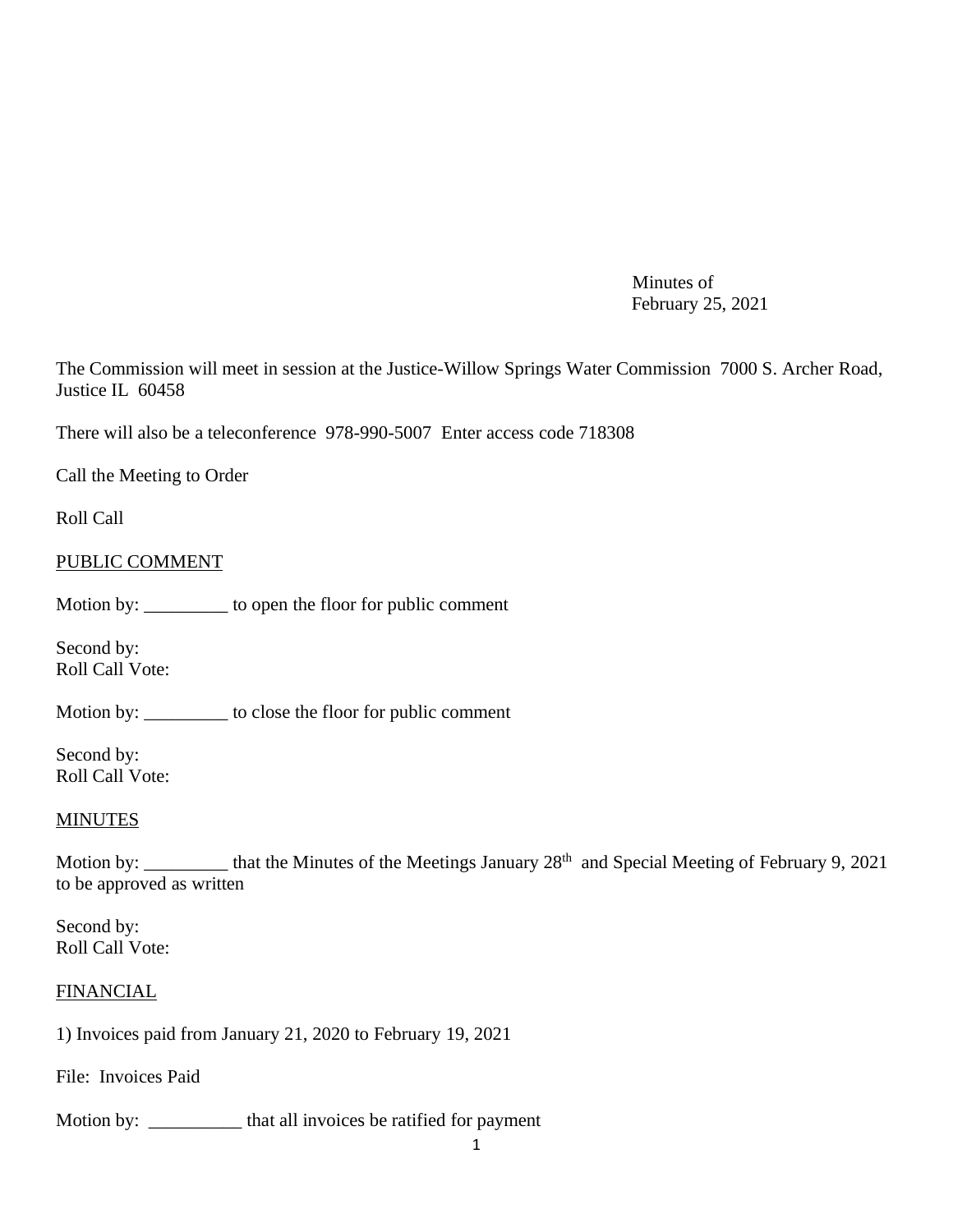Second by: Roll Call Vote:

2) Cash in Banks All Accounts for January 2021

File: Cash in Bank

3) 2021 Budget

Motion by: \_\_\_\_\_\_\_\_\_\_\_ to approve the 2021 Budget as written

Second by: Roll Call Vote:

File: 2021 Budget

# COMMISSIONER'S REPORT

• No Report

### ENGINEERING

• Update on Watermain Projects

# EXECUTIVE DIRECTOR'S REPORT

4) E-mail dated February 9, 2021 from Attorney Michael Cainkar to Director Colleen Kelly

Re: Bid Requirements

File: Bid Requirements

5) Letter dated February 16. 2021 from M.E. Simpson Co., LLC to Director Colleen Kelly

Re: Leak Survey Findings

File: Leak Survey

- High Tower Evaluation
- 6) Proposal dated October 20, 2020 from KLM Engineering, Inc to Director Colleen Kelly

Re: ROV Evaluation of the 1,000,000 Gallon High Tower

Motion by: \_\_\_\_\_\_\_\_\_\_ to approve proposal from KLM Engineering for ROV Evaluation of the 1,000,000 Gallon Hydropillar Water Tower

Second by: Roll Call Vote: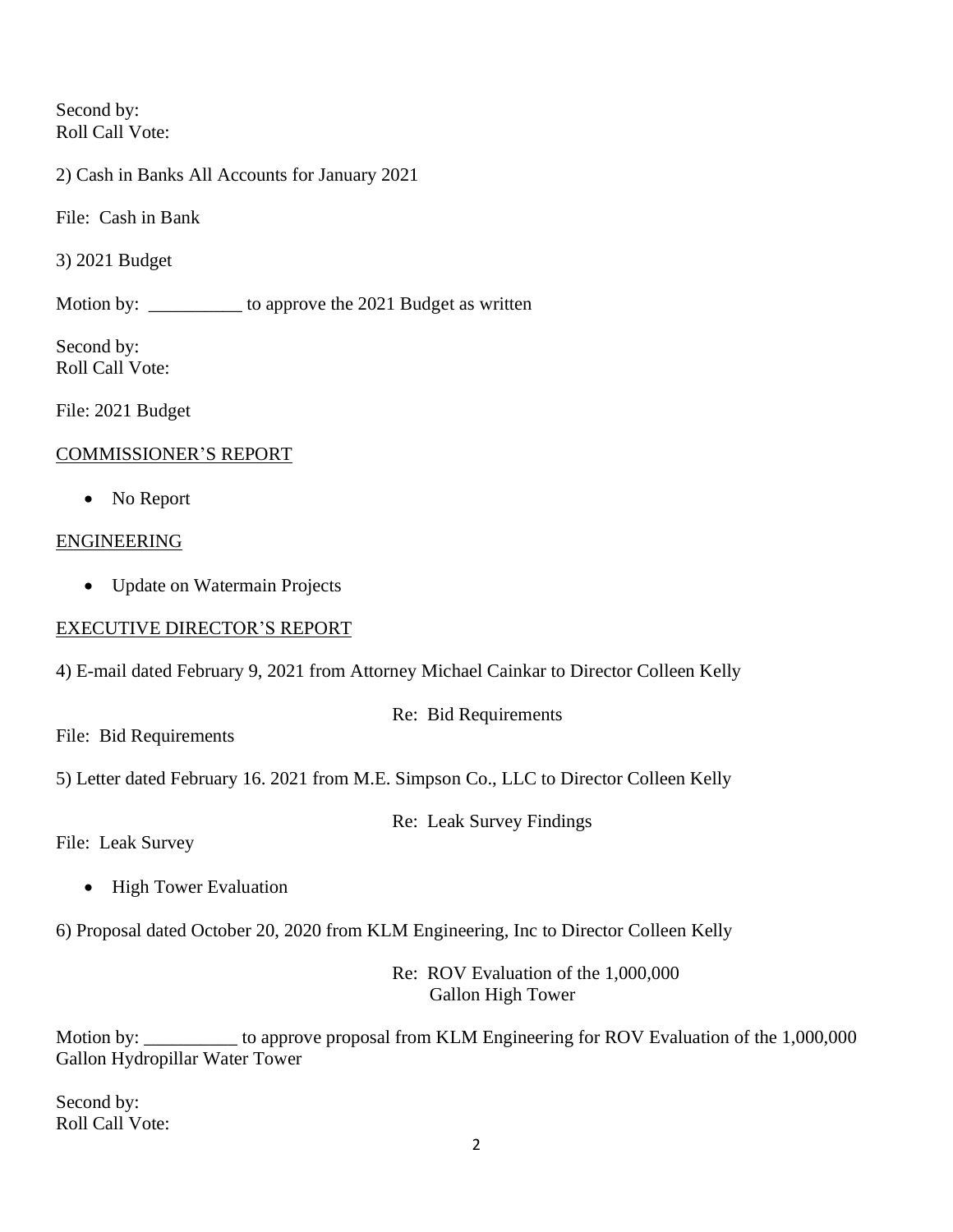• Hydrant Sandblasting and Painting

7) Proposal dated January 26, 2021 from GO! Painting to Director Kelly

Re: Fire Hydrants Re-finishing

Motion by: \_\_\_\_\_\_\_\_\_\_ to approve proposal from GO! Painters for the Sandblasting and Painting of all Fire Hydrants in the Villages of Justice and Willow Springs for the amount of \$83,700.00

Second by: Roll Call Vote:

- Meter Change Program
- 8) Proposal by Calumet City Plumbing to the Justice-Willow Springs Water Commission for the Water Meter Replacement Program

Motion by: to approve proposal from Calumet City Plumbing for the 2021 Water Replacement Project for the amount of \$1,638,172.00

Second by: Roll Call Vote:

Notification of Upcoming Projects

2020 Audit

9) Letter dated January 15, 2021 from Commission Chairman Mike Porfirio to Attorney Mike Cainkar

Re: Pending or Threatened Litigation for the 2020 Audit

File: 2020 Audit

10) Letter dated February 8, 2021 from Attorney Michael Cainkar to Lauterbach & Amen, LLP

Re: Justice-Willow Springs Water Commission Audit for Fiscal Year Ending December 31, 2020

File: 2020 Audit

# CUSTOMER / COMMUNITY MATTERS

- Board Discussion and Possible Action on the following:
- 11) Letter dated February 11, 2021 from Mark Pelkowski to the Commission

Re: High Water Bills/Usage

File: Customer Account